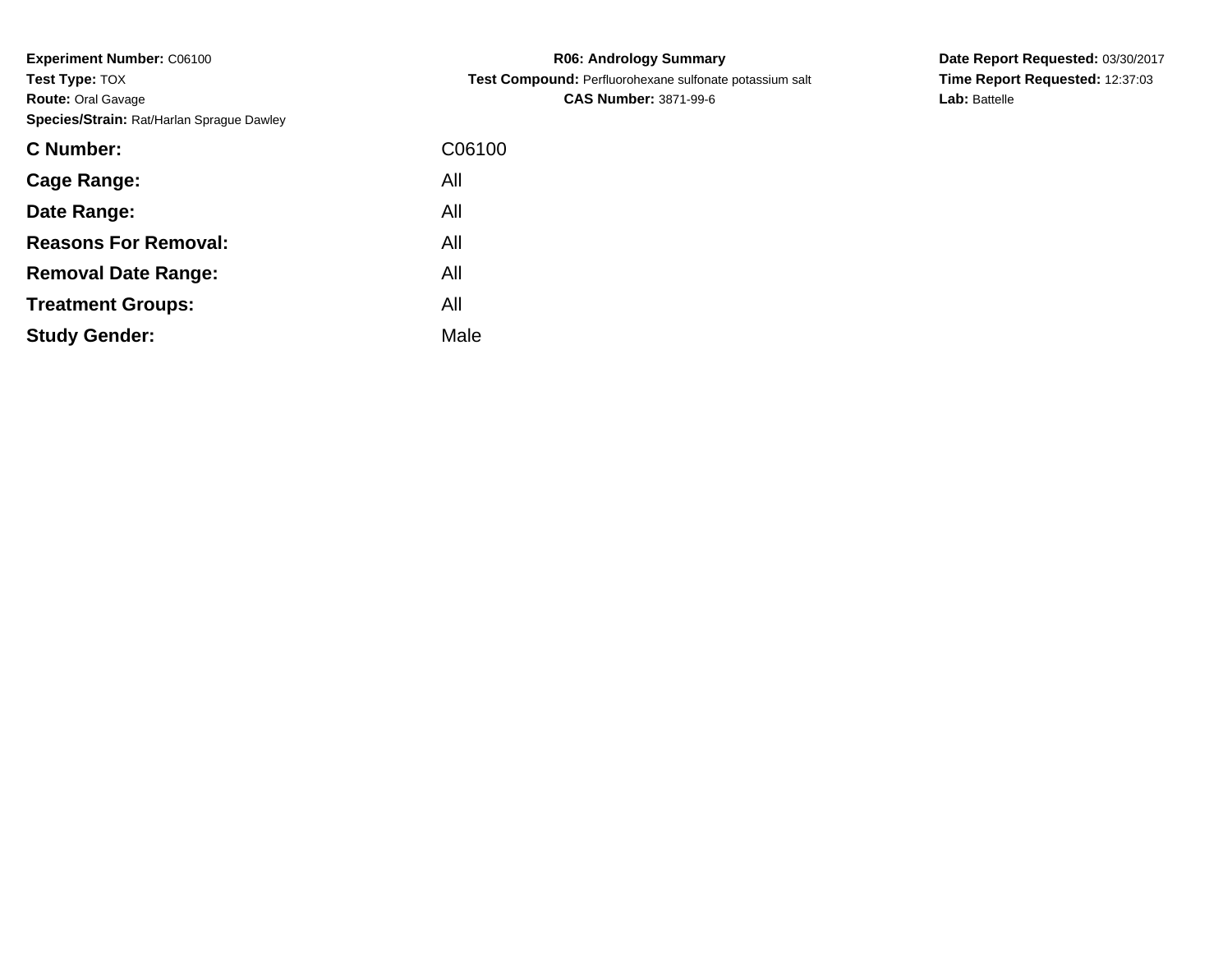**Experiment Number:** C06100**Test Type:** TOX

**Route:** Oral Gavage

**Species/Strain:** Rat/Harlan Sprague Dawley

## **R06: Andrology Summary Test Compound:** Perfluorohexane sulfonate potassium salt**CAS Number:** 3871-99-6

## **Date Report Requested:** 03/30/2017**Time Report Requested:** 12:37:03**Lab:** Battelle

| <b>Male</b> |                  |                     |               |                                                              |                                     |                   |                   |                    |  |
|-------------|------------------|---------------------|---------------|--------------------------------------------------------------|-------------------------------------|-------------------|-------------------|--------------------|--|
| Generation  | <b>Litter ID</b> | <b>Terminal Sac</b> | <b>Cohort</b> |                                                              | <b>Treatment Groups (mg/kg/day)</b> |                   |                   |                    |  |
|             |                  |                     |               |                                                              | $\bf{0}$                            | 2.5               | 5                 | 10                 |  |
|             |                  | SD 28 - 28          |               | No. Examined                                                 | 10                                  | 10                | 10                | 10                 |  |
|             |                  |                     |               | Testis Weight (g)                                            | $1.842 \pm 0.051$                   | $1.879 \pm 0.056$ | $1.846 \pm 0.062$ | $1.850 \pm 0.019$  |  |
|             |                  |                     |               | <b>Testicular Spermatid Count</b><br>$(10^{6})$              | 212.5<br>$\pm$ 7.1                  | 220.0<br>± 8.8    | 215.1<br>± 14.0   | 213.3<br>$\pm$ 7.3 |  |
|             |                  |                     |               | <b>Testicular Spermatid Count per</b><br>mg Testis (10^3/mg) | 115.8<br>$\pm$ 4.2                  | 118.0<br>± 5.8    | 116.7<br>± 6.7    | 115.6<br>± 4.6     |  |
|             |                  |                     |               | Percent Motile Sperm                                         | $\pm$ 2.3<br>83.4                   | 85.9<br>$\pm$ 0.7 | 85.0<br>± 0.8     | 85.3<br>$\pm$ 0.7  |  |
|             |                  |                     |               | Epididymis Weight (g)                                        | $0.548 \pm 0.011$                   | $0.532 \pm 0.010$ | $0.538 \pm 0.017$ | $0.537 \pm 0.008$  |  |
|             |                  |                     |               | Cauda Epididymis Weight (g)                                  | $0.198 \pm 0.008$                   | $0.195 \pm 0.005$ | $0.195 \pm 0.007$ | $0.190 \pm 0.004$  |  |
|             |                  |                     |               | Cauda Epididymis Sperm<br>Count (millions)                   | 131.4<br>± 13.2                     | 144.0<br>± 8.7    | 125.7<br>± 9.7    | 128.6<br>$\pm$ 9.1 |  |
|             |                  |                     |               | Sperm Count per mg Cauda<br>Epididymis (10^3/mg)             | 653.0<br>± 50.5                     | 734.8<br>± 34.9   | 651.0<br>± 53.9   | 674.9<br>± 42.1    |  |